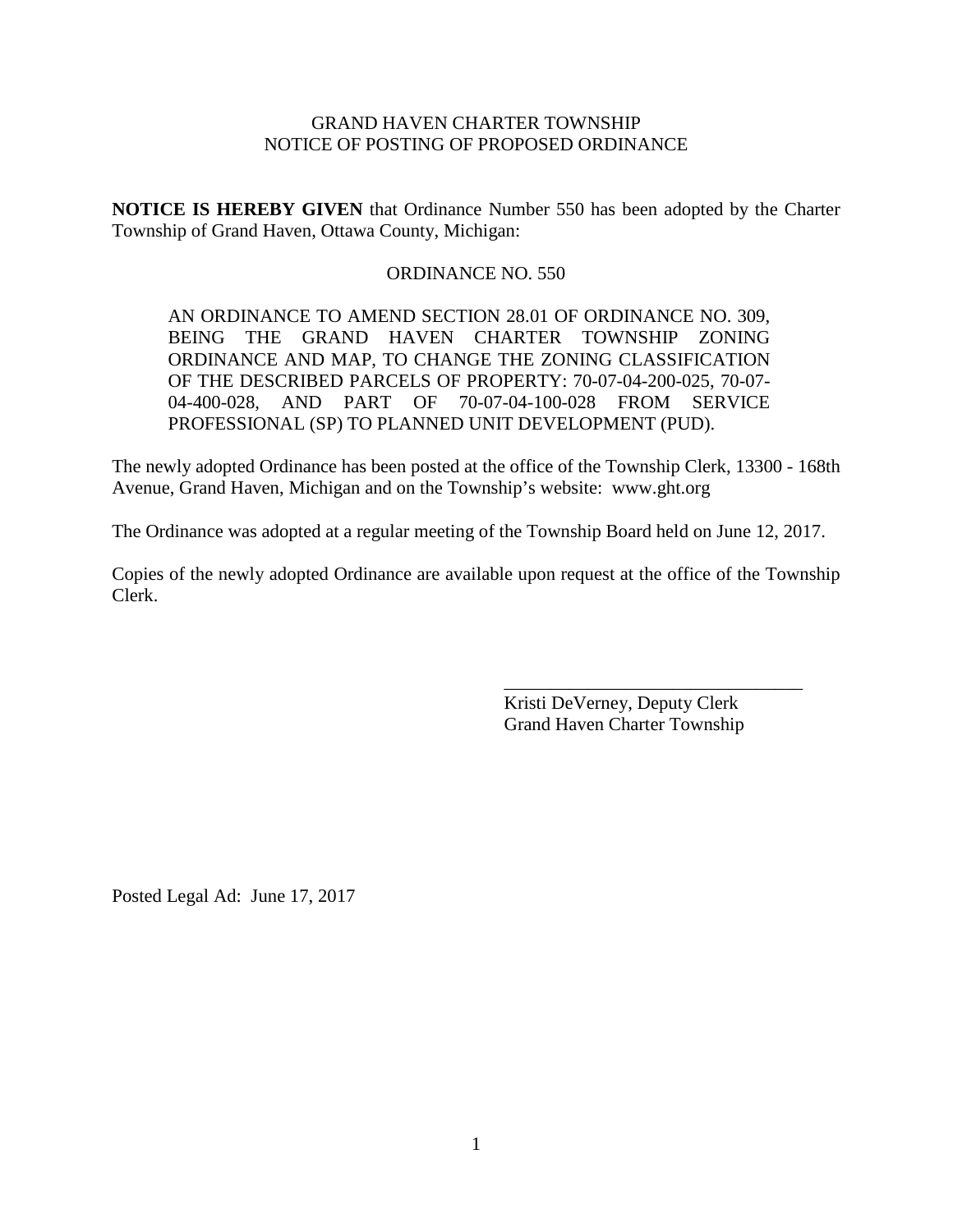## **ORDINANCE NO. 550**

### **ZONING MAP AMENDMENT ORDINANCE**

AN ORDINANCE TO AMEND CERTAIN PORTIONS OF THE ZONING ORDINANCE AND MAP OF GRAND HAVEN CHARTER TOWNSHIP, OTTAWA COUNTY, MICHIGAN FOR THE PURPOSE OF REZONING CERTAIN LANDS FROM THE SERVICE PROFESSIONAL (SP) DISTRICT TO THE PLANNED UNIT DEVELOPMENT (PUD) DISTRICT.

GRAND HAVEN CHARTER TOWNSHIP, COUNTY OF OTTAWA, AND STATE OF MICHIGAN ORDAINS:

Section 1. Amendment. The Zoning Ordinance and Map of the Charter Township of Grand Haven, Ottawa County, Michigan, the map being incorporated by reference in the Zoning Ordinance for the Charter Township of Grand Haven pursuant to Chapter 3, shall be amended so that the following lands shall be rezoned from the Service Professional District (SP) to the Planned Unit Development District (PUD). The lands are in the Charter Township of Grand Haven, Ottawa County, Michigan, and are described as follows:

PARCEL NUMBER: 70-07-04-200-025 PART OF S 1/2 O SW 1/4 OF NE 1/4 LYING SW'LY OF C & O R.R. SEC 4 T7N R16W .26 A

PARCEL NUMBER: 70-07-04-400-028 N 416.1 FT OF SE 1/4 LYING W OF C&O RR R/W. SEC 4 T7N R16W 1.58NA M/L

### PART OF PARCEL NUMBER: 70-07-04-100-028

PART OF THE WEST 1/2 OF SECTION 4, TOWN 7 NORTH, RANGE 16 WEST, GRAND HAVEN TOWNSHIP, OTTAWA COUNTY, MICHIGAN, DESCRIBED AS: COMMENCING AT THE SOUTH 1/4 COMER OF SAID SECTION: THENCE N00'14'49"E 1669.02 FEET ALONG THE NORTH-SOUTH 1/4 LINE OF SAID SECTION TO THE POINT OF BEGINNING; THENCE N89'56'15''W 1299.16 FEET ALONG THE SOUTH LINE OF THE NORTH 3/4 OF THE NORTHEAST 1/4 OF THE SOUTHWEST 1/4 OF SAID SECTION; THENCE NORTHWESTERLY 706.66 FEET ALONG A 51517.06 FOOT RADIUS CURVE TO THE RIGHT, SAID CURVE HAVING A CENTRAL ANGLE OF 00'47'09", AND A CHORD THAT BEARS N00'10'03"E 706.65 FEET ALONG THE EAST RIGHT-OF-WAY LINE OF LAKESHORE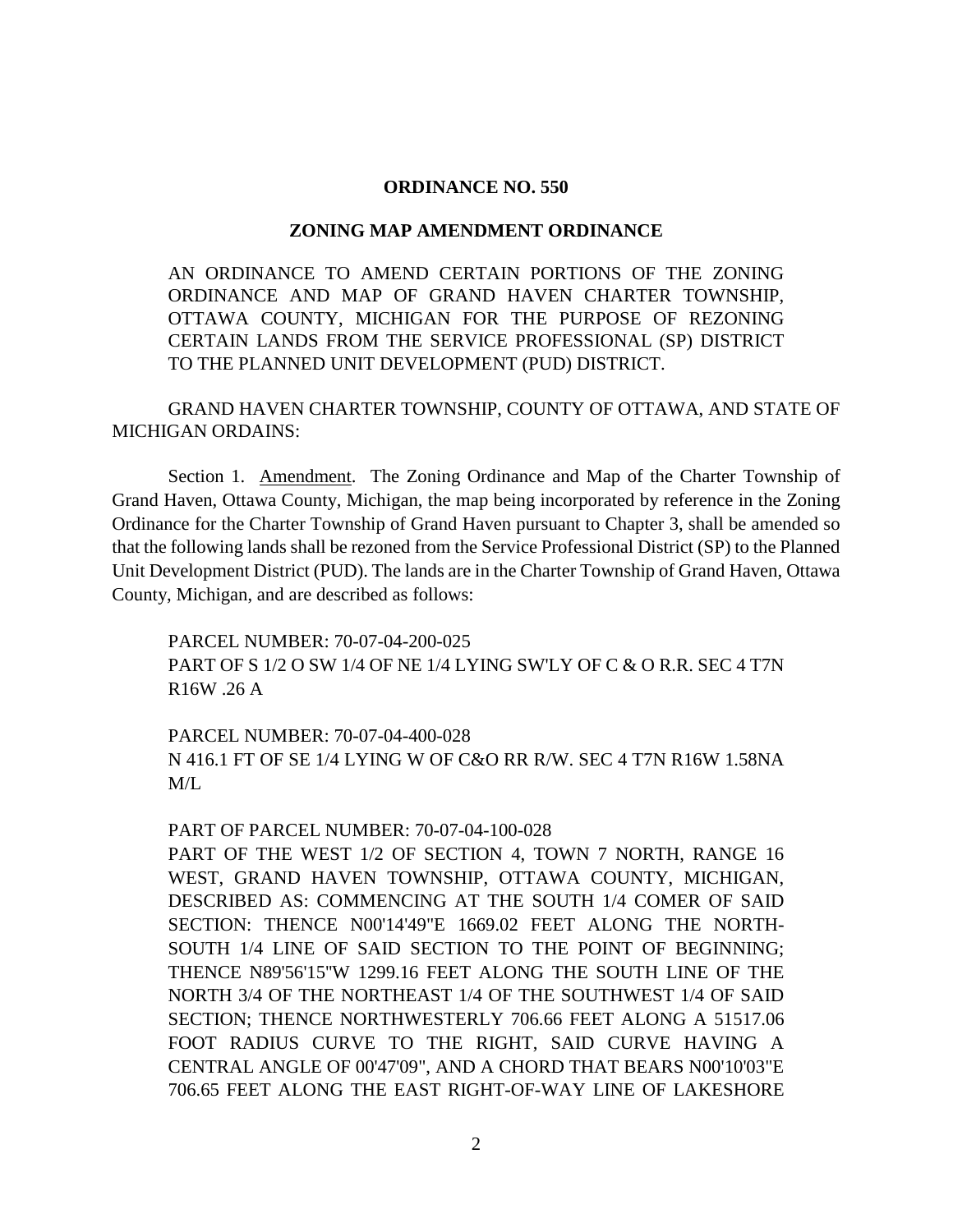DRIVE; THENCE N89'58'54"E 713.75 FEET PARALLEL WITH THE EAST-WEST 1/4 LINE OF SAID SECTION; THENCE N00'01'22"E 516.27 FEET ALONG THE EAST LINE OF THE WEST 750 FEET OF THE NORTHEAST 1/4 OF THE SOUTHWEST 1/4 OF SAID SECTION; THENCE S43'06'39"E 128.40 FEET; THENCE SOUTHEASTERLY 482.27 FEET ALONG A 395.33 FOOT RADIUS CURVE TO THE LEFT, SAID CURVE HAVING A CENTRAL ANGLE OF 69'53'46", AND A CHORD BEARING S78'03'32"E 452.92 FEET; THENCE N67'29'09"E 60.00 FEET (THE PREVIOUS 3 CALLS ALL BEING ALONG THE SOUTHERLY RIGHT-OF-WAY LINE FOR ROSY MOUND DRIVE); THENCE S00'11'05"W 58.92 FEET ALONG THE NORTH-SOUTH 1/4 LINE OF SAID SECTION TO THE CENTER OF SAID SECTION; THENCE S00'14'49"W 1001.22 FEET ALONG SAID NORTH-SOUTH 1/4 LINE TO THE POINT OF BEGINNING. CONTAINS 25.82 ACRES. SUBJECT TO EASEMENTS, RESTRICTIONS AND RIGHTS-OF-WAY OF RECORD.

Section 2. Effective Date. This amendment to the Grand Haven Charter Township Zoning Ordinance was approved and adopted by the Township Board of Grand Haven Charter Township, Ottawa County, Michigan on June 12, 2017, after a public hearing as required pursuant to Michigan Act 110 of 2006, as amended; after introduction and a first reading on May 22, 2017, and after posting and publication following such first reading as required by Michigan Act 359 of 1947, as amended. This Ordinance shall be effective on June 25, 2017, which date is the eighth day after publication of a Notice of Adoption and Posting of the Zoning Map Amendment Ordinance in the *Grand Haven Tribune*, as required by Section 401 of Act 110, as amended. However, this effective date shall be extended as necessary to comply with the requirements of Section 402 of Act 110, as amended.

\_\_\_\_\_\_\_\_\_\_\_\_\_\_\_\_\_\_\_\_\_\_\_\_\_\_\_\_\_\_\_ \_\_\_\_\_\_\_\_\_\_\_\_\_\_\_\_\_\_\_\_\_\_\_\_\_\_\_\_\_\_

Mark Reenders, Township Supervisor Laurie Larsen, Township Clerk